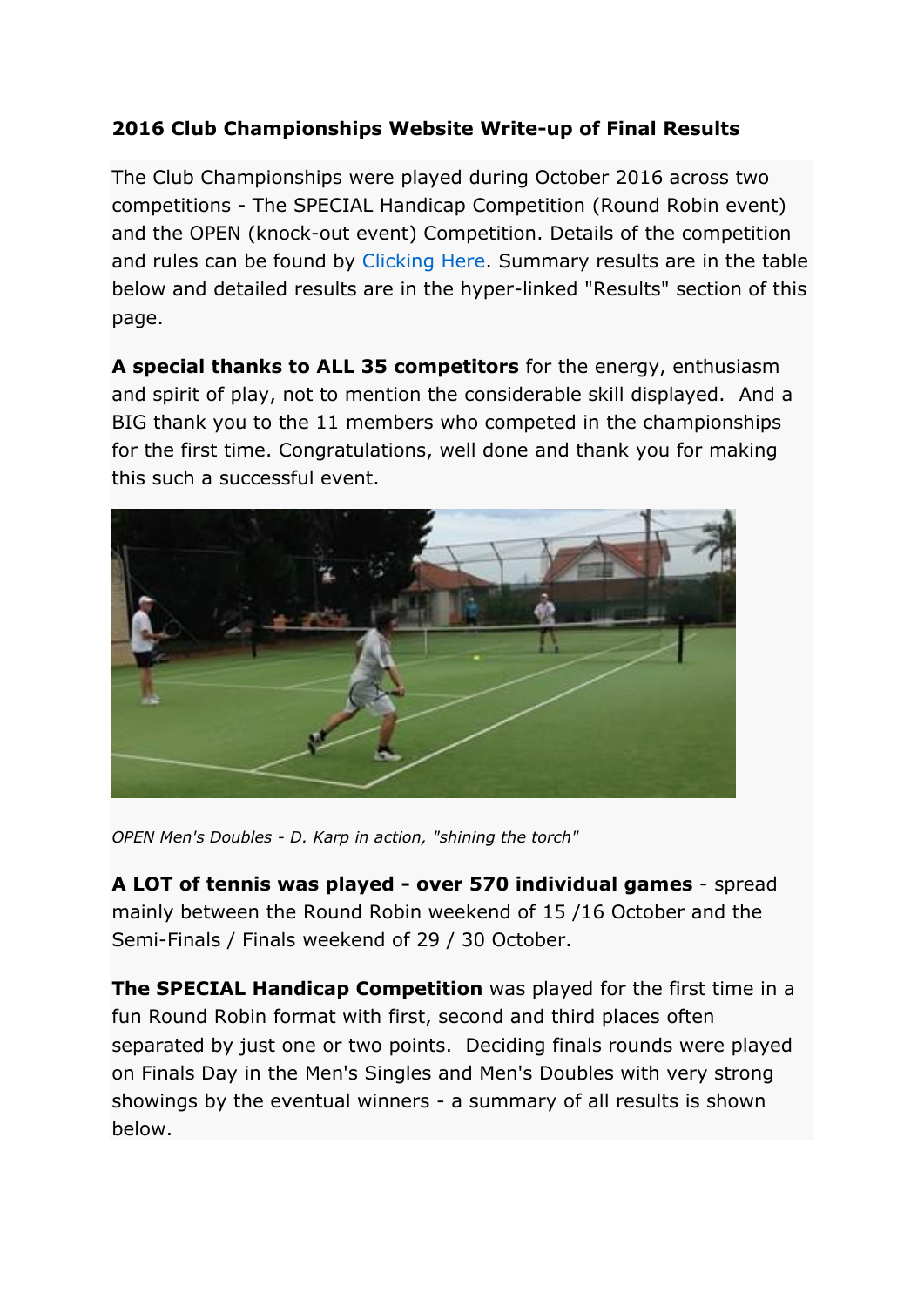

*SPECIAL - Mixed Doubles Round Robin competitors*

**The OPEN Competition** was extremely close, particularly in the doubles, where four of the six semi-finals doubles events were decided by either a tie-break or a super tie-break!

A VERY HIGH standard of tennis was on display in both the singles and doubles. Andy Bennett and Tim Thacker in the OPEN Men's Singles Final played to an amazing standard and had the watching crowd gasping (and applauding loudly) at their power and skill - a great match. In the doubles many experienced players with their names already on the Championship honours board competed intensely, mixing up power, touch and placement to the applause of an appreciative audience, making for a very memorable OPEN Championship.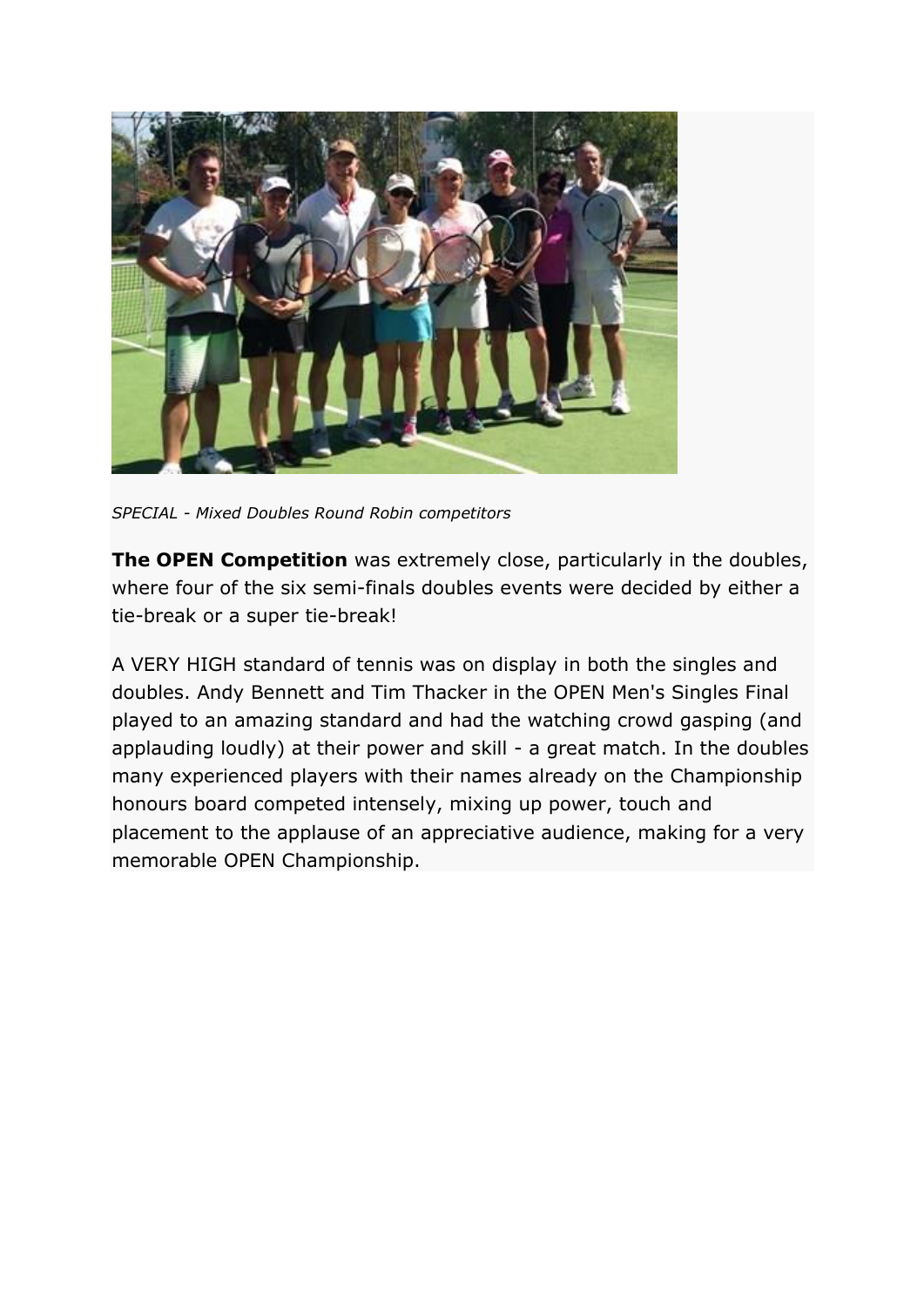

*OPEN - Ladies Doubles and Mixed Doubles Finalists*

**The honours were spread across 14 different players** in the this year's OPEN and SPECIAL competitions with no player winning more than one title - a rare event in the Club's history. Thank you again to all players and a special congratulations to the winners and runner-ups.

## **Summary of 2016 Results**

| <b>Competition Event</b> |               | <b>Winner</b>                                     | <b>Runner-Up</b>          |
|--------------------------|---------------|---------------------------------------------------|---------------------------|
| <b>SPECIAL</b>           |               | Ladies' Doubles C. Elliott / S. Morse             | $R.$ Bull / F. Rowland    |
|                          |               |                                                   |                           |
| <b>SPECIAL</b>           | Mixed Doubles | R. Hawkins / C. Nicholson M. Faigen / J. Marquard |                           |
|                          |               |                                                   |                           |
| <b>SPECIAL</b>           | Men's Doubles | S. Gopinath / T. Ower                             | H. Richardson / J.Wardman |
|                          |               |                                                   |                           |
| <b>SPECIAL</b>           | Men's Singles | M. Faigen                                         | D. Ramsay                 |
|                          |               |                                                   |                           |
| <b>OPEN</b>              |               | Ladies' Doubles G. Thacker / J. Ford              | A. Burley / B. Oliver     |
|                          |               |                                                   |                           |